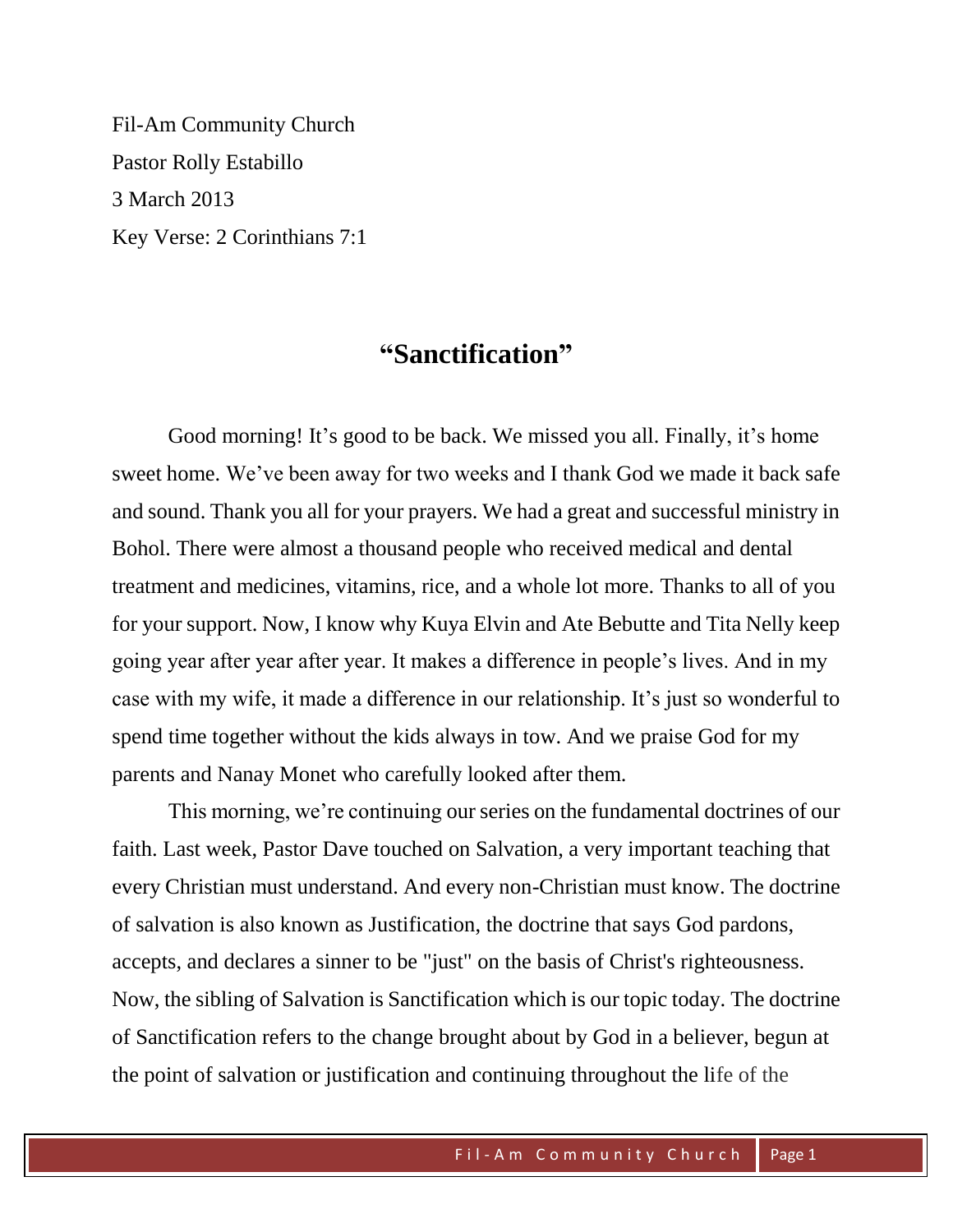believer. Thus, sanctification begins at the point when one is born again and continues while the Christian is still on earth. When he dies and enters heaven, sanctification is completed and he experiences glorification. That's when he receives a glorified body as the Bible says.

Our text this morning is from 2 Corinthians 7:1 and I want us to read this together, *"Therefore, since we have these promises, dear friends, let us purify ourselves from everything that contaminates body and spirit, perfecting holiness out of reverence for God."* This is from the NIV 2011 version.

Now, every time in the Bible you see the word, therefore, you ask yourself the question what is the therefore there for? You look at what has been previously said. The apostle Paul is building a case, he is pointing us to this climax on the basis of just what's gone before. So, in the verses just preceding this statement, the last part of chapter 6, the apostle Paul has talked about the great promise God makes to a believer. God has said if you will live a separated, dedicated life to me, I'll walk with you, I'll be in you, I'll manifest myself to you in a very real way. And there's the keyword, "separated". Sanctification, therefore, refers to being "set apart" to God for special use or purpose or "to make holy and sacred". This is why the HCSB or Holman Christian Standard Bible version uses "sanctification" in place of "perfecting holiness". It says, "*Therefore, dear friends, since we have such promises, let us cleanse ourselves from every impurity of the flesh and spirit, completing our sanctification in the fear of God."*

Now, with regards to "perfecting holiness", is Paul saying you can achieve perfection on earth? Not at all. Yet certain Christian denominations actually teach this. However, this is not possible. We can be perfect only when we get to heaven. Sanctification is a process and is completed only once we reach heaven.

Sanctification involves walking with God in this world. There is no higher standard of living possible for a human being than to walk with God in this world.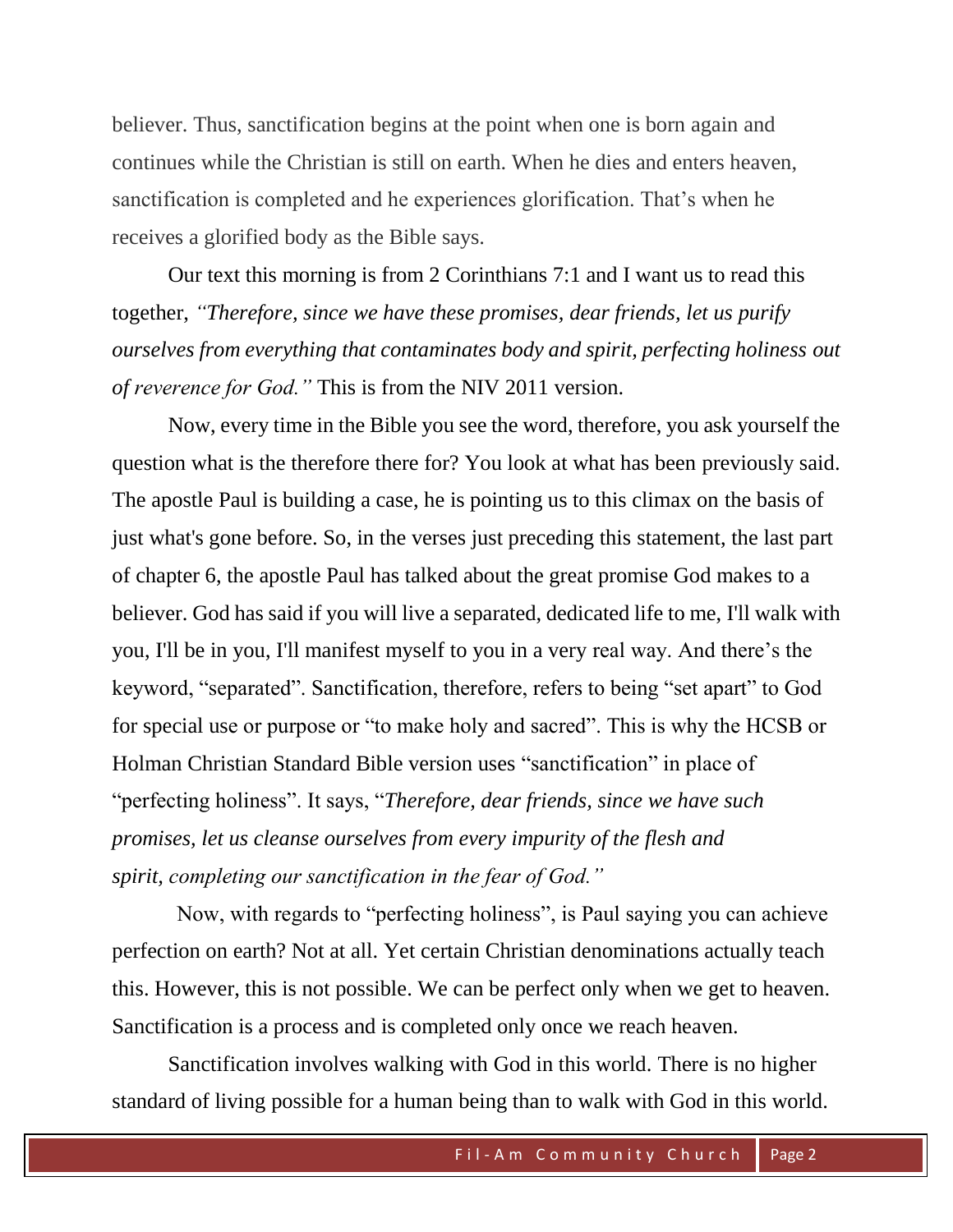Remember when Adam and Eve were in the Garden of Eden. The Bible says that the Lord walked with them in the cool of the day. Before sin came between man and God, man had the glorious privilege of fellowship with the eternal God, the God who created this universe. So, Adam walked with God before sin separated him and his God.

We are also told in the Bible about a man named Enoch. The Bible says that Enoch walked with God. Because of this the Bible tells us what we must do on our part in order to walk with God.

So, we come to the two aspects to the doctrine of sanctification. There is God's part in the matter and then there is man's part. In 1 Cor. 6, I want to just show you God's part in our sanctification. There is a sense in which the Bible teaches us that as a born again child of God we have already been sanctified. We are already set apart unto the Lord.

1 Cor. 6:11 says, *"And that is what some of you were. But you were washed, you were sanctified, you were justified in the name of the Lord Jesus Christ and by the Spirit of our God."* So far as God's part is concerned, at the moment of your salvation, you were sanctified, you were set apart.

In Jesus Christ we are sanctified - that's our position. If you know anything about the Corinthian believers you know that their life is anything but a sanctified life. They were saints by position, but they were not saints by their practice.

So, what Paul is writing to them about in 2 Cor. 7:1 is how, in a practical way, they could be what God has already made them in Jesus Christ. I'm really interested in that. I want to know how practically I can be what God wants me to be as a believer. That's why this first verse of 2 Cor. 7 is so very important. It's one of the most important verses in the entire Bible when it comes to explaining how to go about living for Jesus, being what He wants you to be on a daily basis. I want us to just take that verse, analyze it, pick it apart and understand every phrase and every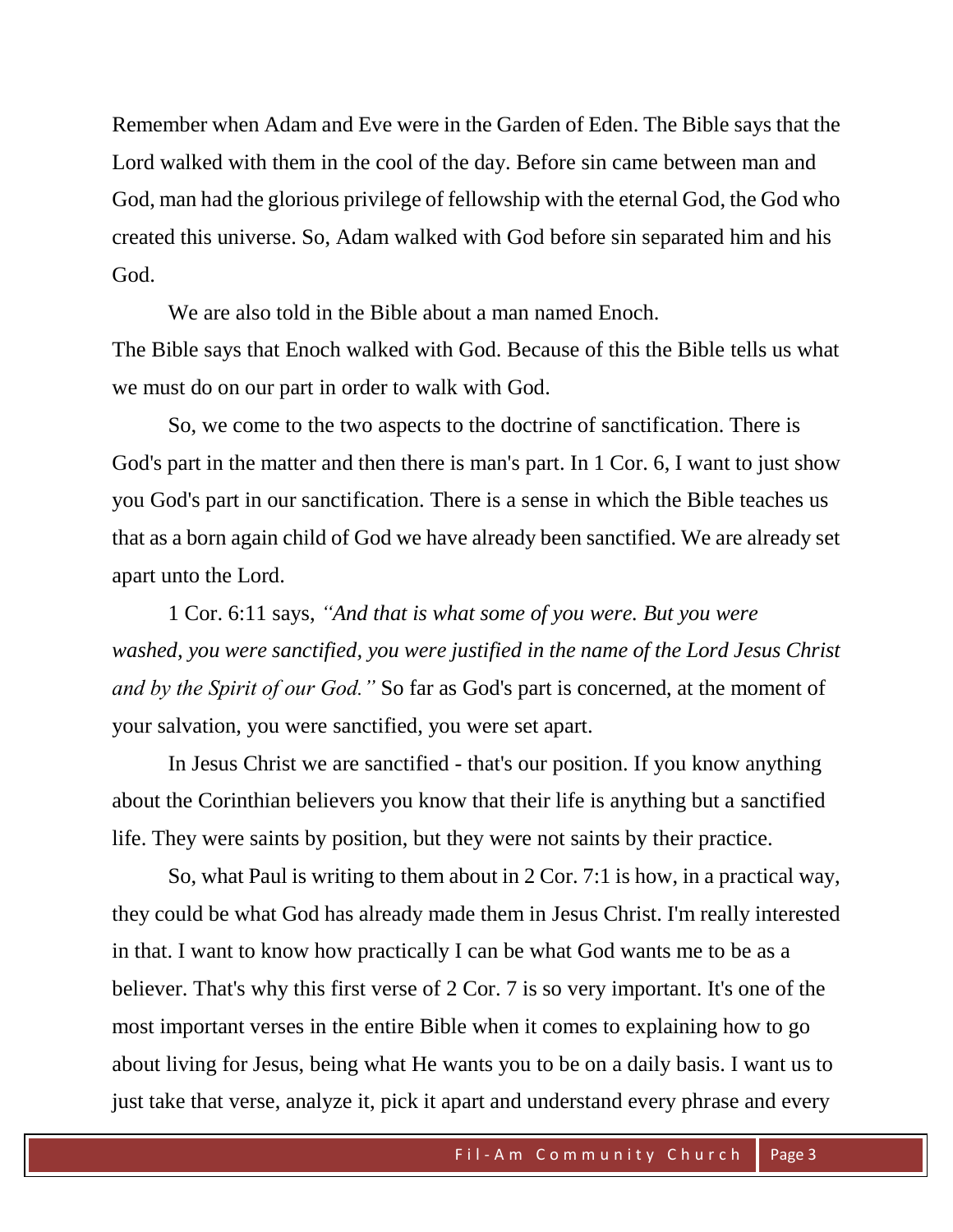aspect of it. Let's look at it and I think you will notice that in this matter of living a sanctified life for the Lord Jesus there are two things we need to understand. The first one is about Separation from Sin and the second one is about Consecration to Christ.

Let's look at what a sanctified life means. First, it means I. Separation from Sin

To live for Christ means that we are to be separated from sin. When you are saved, the Bible teaches that you are a brand new person in the Lord Jesus. You must then begin to go through a process of getting things out of your life that ought not to be there. You remember when the Lord Jesus raised Lazarus from the dead, Jesus stood in front of that tomb and did what only Jesus do to an individual. There was Lazarus - dead. He had no life whatsoever. Yet, the Lord Jesus said, "Lazarus, come forth." When he did, life began to generate in the body of Lazarus again. Lazarus came forth with a life that had been given to him by Jesus. The Bible says he came out with his grave clothes. Lazarus had to get rid of those grave clothes.

Now, here's a person that has just been saved. They are a brand new child of God. Chances are when you just get saved, you still have some grave clothes. You need to get those grave clothes off. You need to get some things out of your life. You may never have thought of them before in that light. You may never have even considered the fact that these things ought not to be in your life.

Now that you've been saved you have a different perspective altogether. That's the importance of a new Christian getting in a Bible-believing church. Getting in a fellowship of Godly believers so he can witness their lifestyle and have some guidance and help. That's why you need to get under the preaching of the Word and good Bible teaching so you can see the things that ought not to be in your life and the things that ought to be in your life. There is to be an altogether change of attitude concerning sin in the life of a Christian. In one sense of the word, until you get saved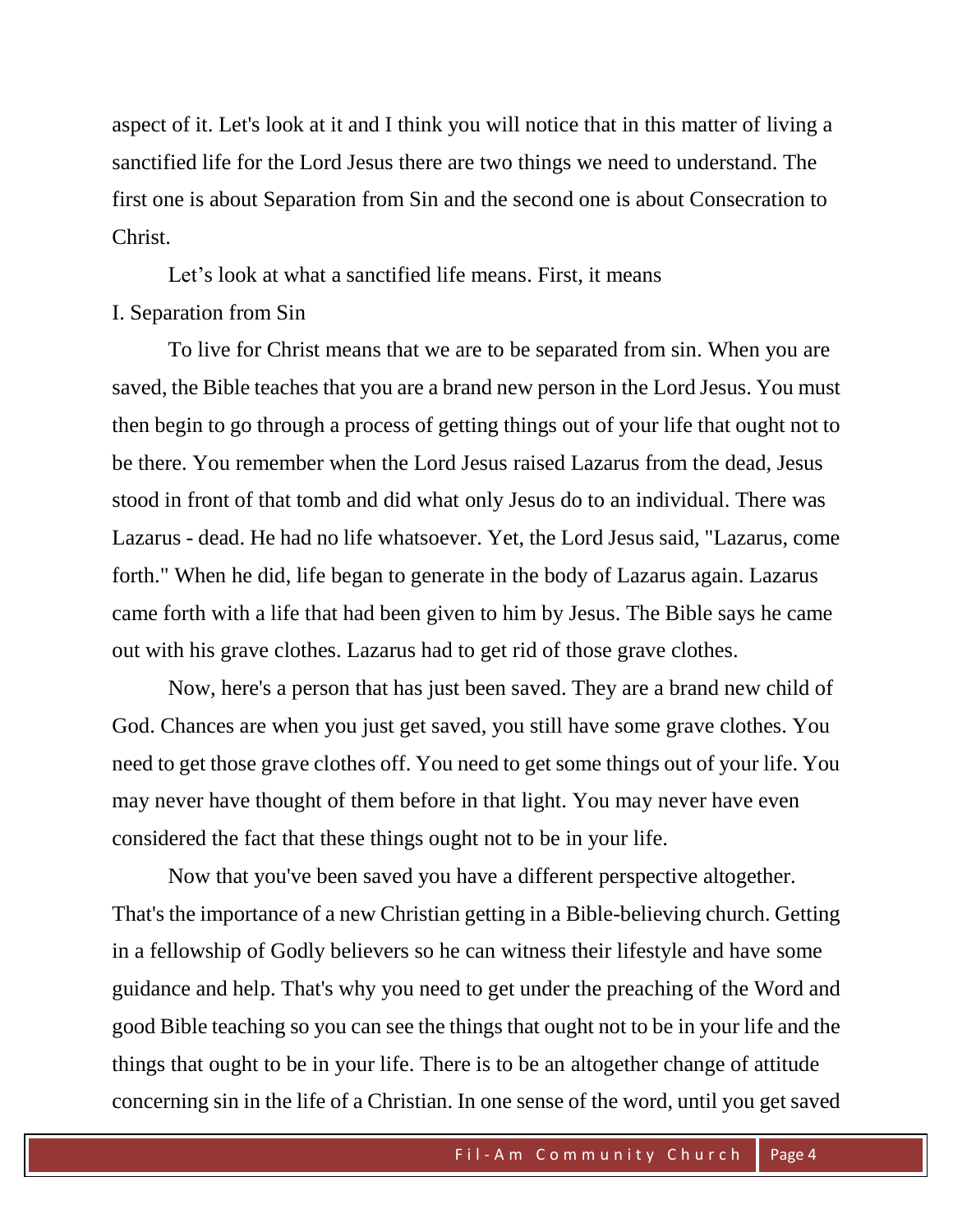you never really see sin in its true perspective. It is only when you come to the light that you can see things the way they are.

I want you to notice what he says about sin in this verse. Notice how he says sin is characterized. He says, *"let us purify ourselves from everything that contaminates body and spirit".*

See that word, contaminates? Sin is a contamination.

The KJV refers to it as filthiness. The NASB calls it defilement. That's God's assessment of sin. That's how God looks at sin. God calls sin a contamination. It's filthy. Man's opinion and God's opinion of sin are sometimes very different. You want to call it just a little adjustment on your taxes. God calls it stealing. You want to call it just a little diversion. God calls it drunkenness. You want to call it a harmless flirtation. God calls it adultery.

There was this government official who was caught in an adulterous relationship. Instead of admitting that he sinned, he tried to justify his act by saying that he found his "soul mate" in his mistress. It doesn't matter what you say about sin. What matters is what God says about sin. God says it is rotten. God says it is vile. God says it is filthy and every believer ought to be very careful to get all filthiness out of his heart and life. If you and I could really see sin the way God sees sin, we'd hate sin the way God hates sin.

We ought to see sin like God does. If we did, we would see it like a sharpshooter sees a mad dog loose in a kindergarten. If we could see sin like God sees it we'd see it like a doctor sees cancer running wild in your body. It is not that God wants to destroy your joy. It is not that God is trying to take the fun out of your life. But, God knows that sin is a vile, wicked spiritual disease that can lay hold of your spirit and your soul and wreck and ruin your life. So, God says in His Word, "Christian, clean all the filthiness out of your life." Sin will defile your life just like it will defile the life of a non-Christian. Being born again does not change the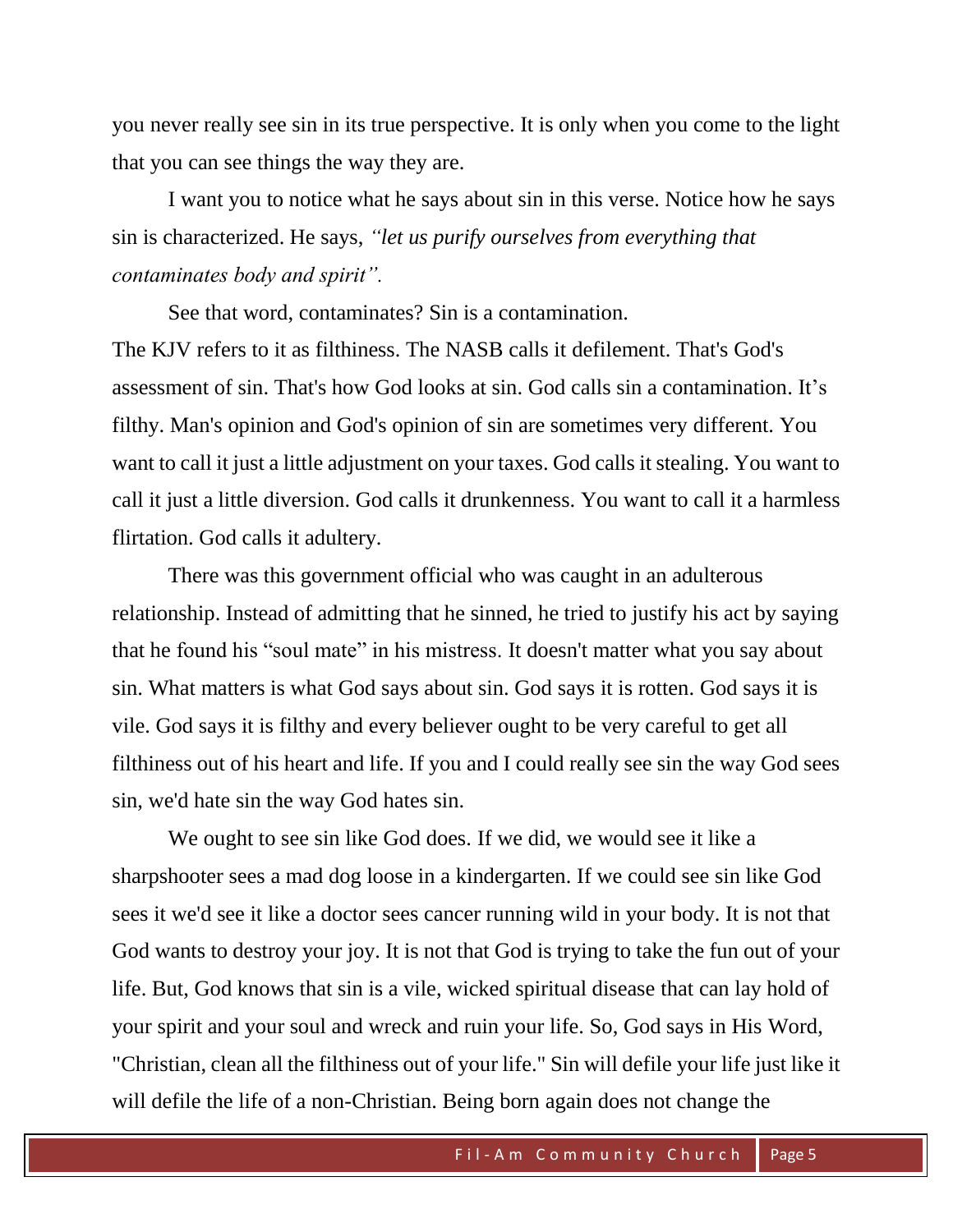devastating effect of sin in a human life. Being saved doesn't mean you will never sin again. It means that you have the power to choose not to sin again. When you do not exercise that power to sin again, the Bible teaches that that old sin can stain your life.

We must also understand how the Bible catalogs sin. He says, let us cleanse ourselves from all filthiness of the flesh and of the spirit. The Bible categorizes sin in two areas. He talks about sins of the body or the flesh.

There are some Christians that don't understand that there are certain sins of the flesh that need to be cleansed out of their lives. Maybe we need to take a little inventory of your life for the benefit of some young Christians. Let's just talk about your eyes and what the Bible says about your eyes. Be very careful what you allow your eyes to see. This means you need to be very careful of the movies you see. You don't want any filth to get into your life by the eyegate. You ought to be very careful of the kind of television programs you watch. You don't want any filthiness to come in through your eyes and stain and contaminate your life. And, of course, be careful with the places you go to on the internet. Just one careless click and you'll be thrown into a world of evil and fantasy where you may never be able to come back.

So, don't let your eyes feast on things that are not worth anything good. You can't live clean and dedicated and pure for Jesus if there is anything in your eyes that ought not to be there. You ought to be like Job in Job 31:1 where Job says, *"I made a covenant with my eyes not to look lustfully at a young woman."*

You just dedicate your eyes to Jesus and say, "Lord, I'm not going to watch anything that I ought not to watch with these eyes."

What about your ears? Better be careful what you listen to. Don't get any music in your ears that's displeasing to Jesus. Music has tremendous power. Aristotle said music has the power to form character. There is a cause - effect relationship. Jesus said what you think ultimately determines what you do and what you become. It's important what you listen to.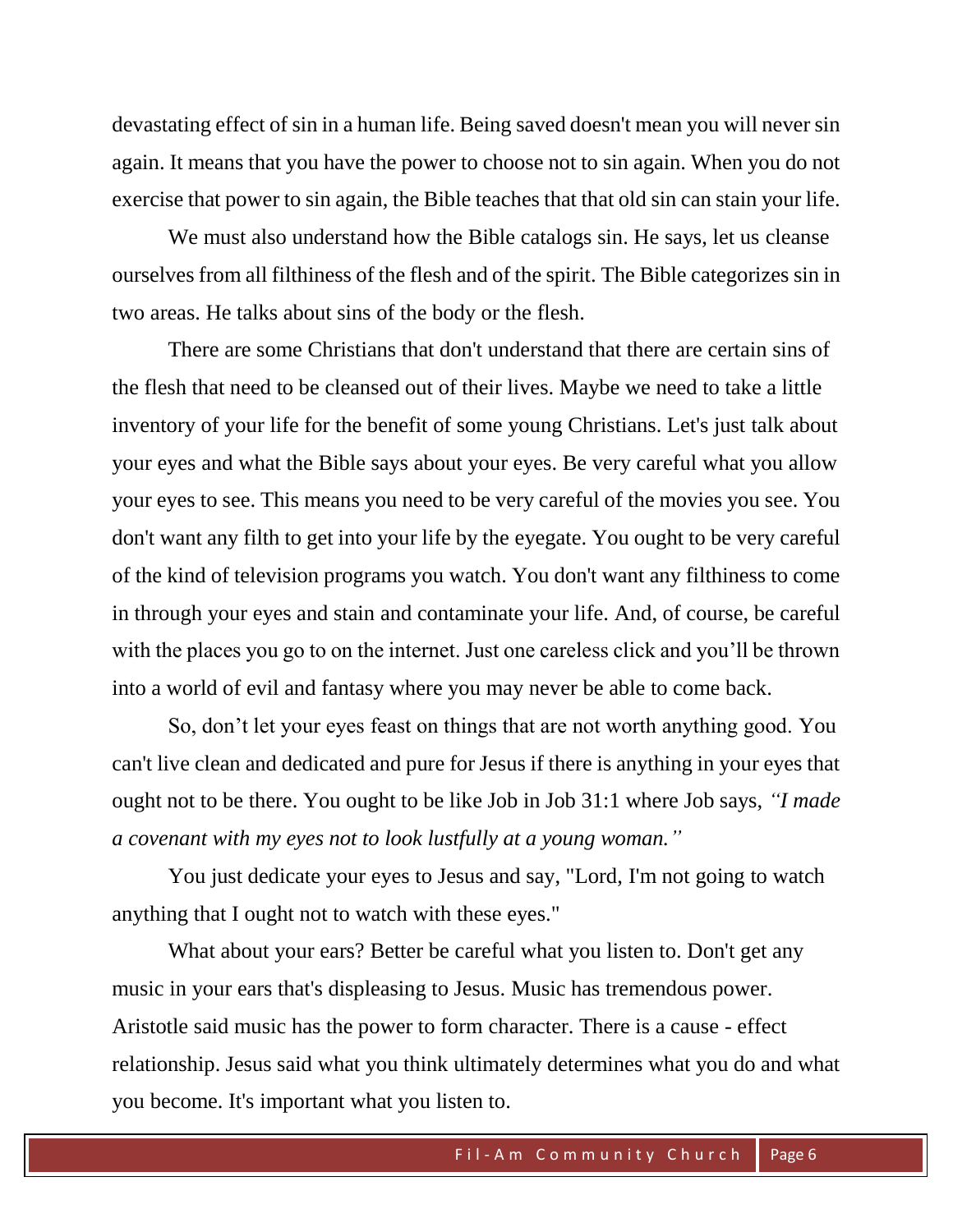When I was in college, I was fond of a singer in the Philippines named Boy Camara. I liked his songs. Usually, he composed and sang love songs. He even played the lead role in the musical "Jesus Christ Superstar" when it was staged in the Philippines. Then, he came out with an experimental album. The music was soft-rock and the songs dealt with various aspects of life. All were good but there was one song that really affected me. The title was "Try a Little Suicide".

The melody was good but every time I listened to it, I got depressed. The more I listened to it, the more I got depressed. At the time, I just got turned down by a girl and so just imagine what I wanted to do. I came back to my senses, however, and threw away the album. That's what music can do to you.

Be careful what you listen to with your ears. Be also careful what you say with your lips. The Bible says the Christian ought to let no corrupt communication proceed out of his mouth. Use some words that are decent and fit. The Bible says let your speech be seasoned with salt, seasoned with grace. Ministering grace unto those who hear.

I don't think there should be any crudeness in the language of a child of God. Nothing even suggestive. Nothing that would give anybody any doubt whatsoever that you are totally dedicated and separated to the Lord Jesus.

The Bible says we are to rid ourselves of all the filthiness of the flesh. But it also says we ought to cleanse ourselves from all filthiness of the spirit. What does this mean?

There are some Christians who feel very smug because they don't have to deal as much with some of the sins of the flesh as other young Christians do. So, they become very smug. They allow the so-called spiritual sins to linger in their hearts. These sins of the Spirit are more difficult to deal with because they are not as obvious as the sins of the flesh. Yet, when you study carefully the life of Jesus and the words that Jesus said, you will find that when he was dealing with those who had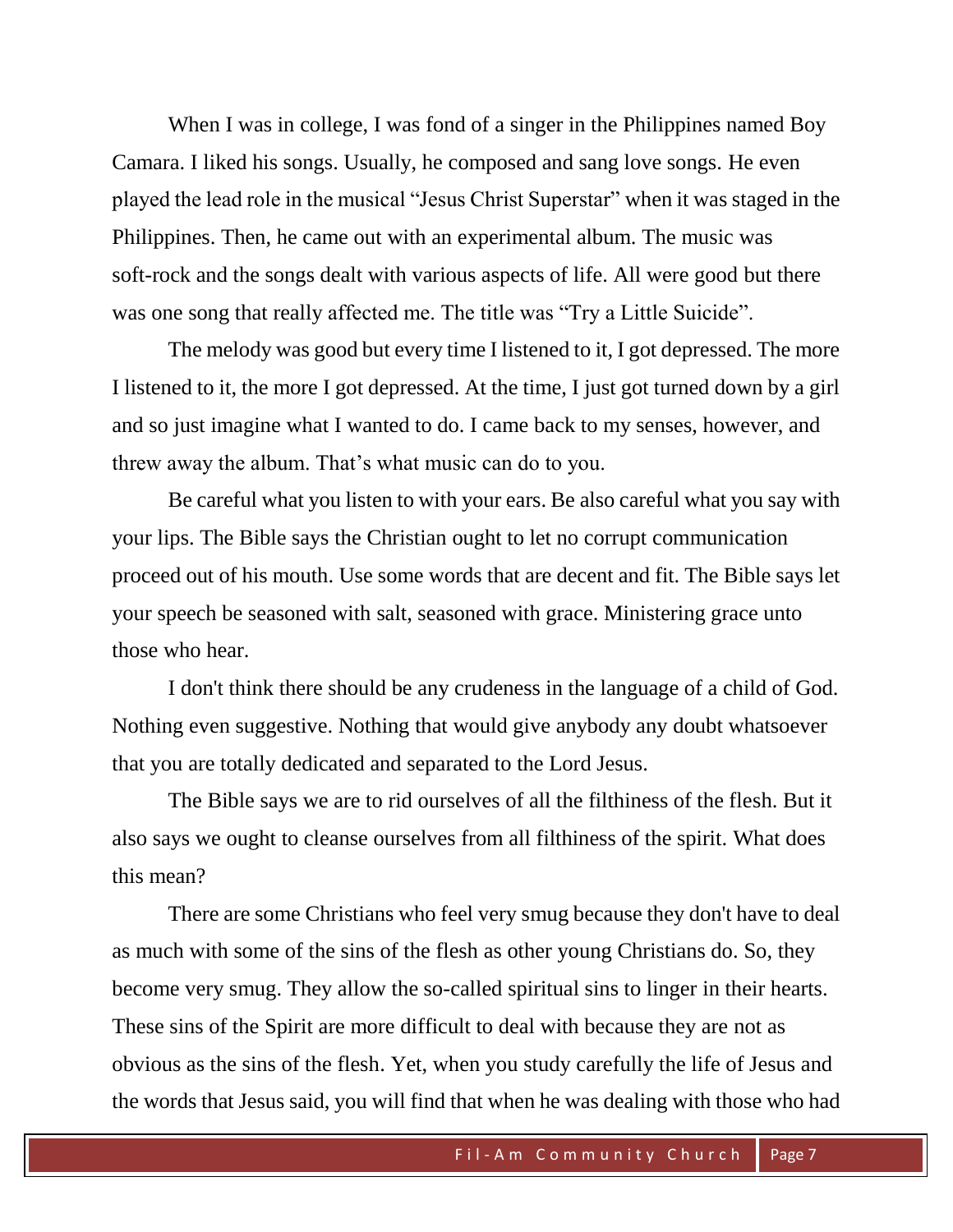the problems of the sins of the flesh, He was very tender and very delicate. Yet, on the other hand, when he confronted the Pharisees who were guilty of the sins of the spirit, he was very strong and very severe.

For example, the woman taken in adultery was brought to Jesus. Jesus handled her with grace and love and forgiveness.

Yet, the very Pharisees who had brought her to Jesus, who were guilty of the sins of superiority and the sins of spiritual pride, Jesus just cut them to pieces with his language. He that is without sin, let him cast the first stone, he said. I think the sins of the spirit do more harm sometimes than the sins of the flesh. I think about those who have malice, ill-will in their heart toward someone else. Someone has done them wrong at church. They won't even speak to them. Can't say anything kind to them. They harbor that old malice and resentment in their heart.

A judgmental spirit. Some Christians become spiritual detectives, snooping on the lives of other believers. The Scripture says, let us cleanse ourselves. It is talking about self-cleansing. It's not your job to go around with a can of spiritual Mr. Clean, trying to clean out everybody else's life. That's between them and the Lord. It's not your responsibility.

I know some folks in churches like that. They have spiritual pride. They have a "holier than thou" attitude. Because they've been Christians so long they think they're on a higher spiritual level. One time, I attended a strictly fundamentalist, KJV-only church. The worship leader said to me, "We are sold to the KJV because we believe it's closest to the truth. Just look at those who read other versions like the NIV. Look at the conduct of their lives." They are not guilty of the sins of the flesh, but they are guilty of the sins of the spirit.

Now, how do you purify your life? How do you keep your life clean? Let me suggest a few things. One of the things you need to do is get into the Word of God. It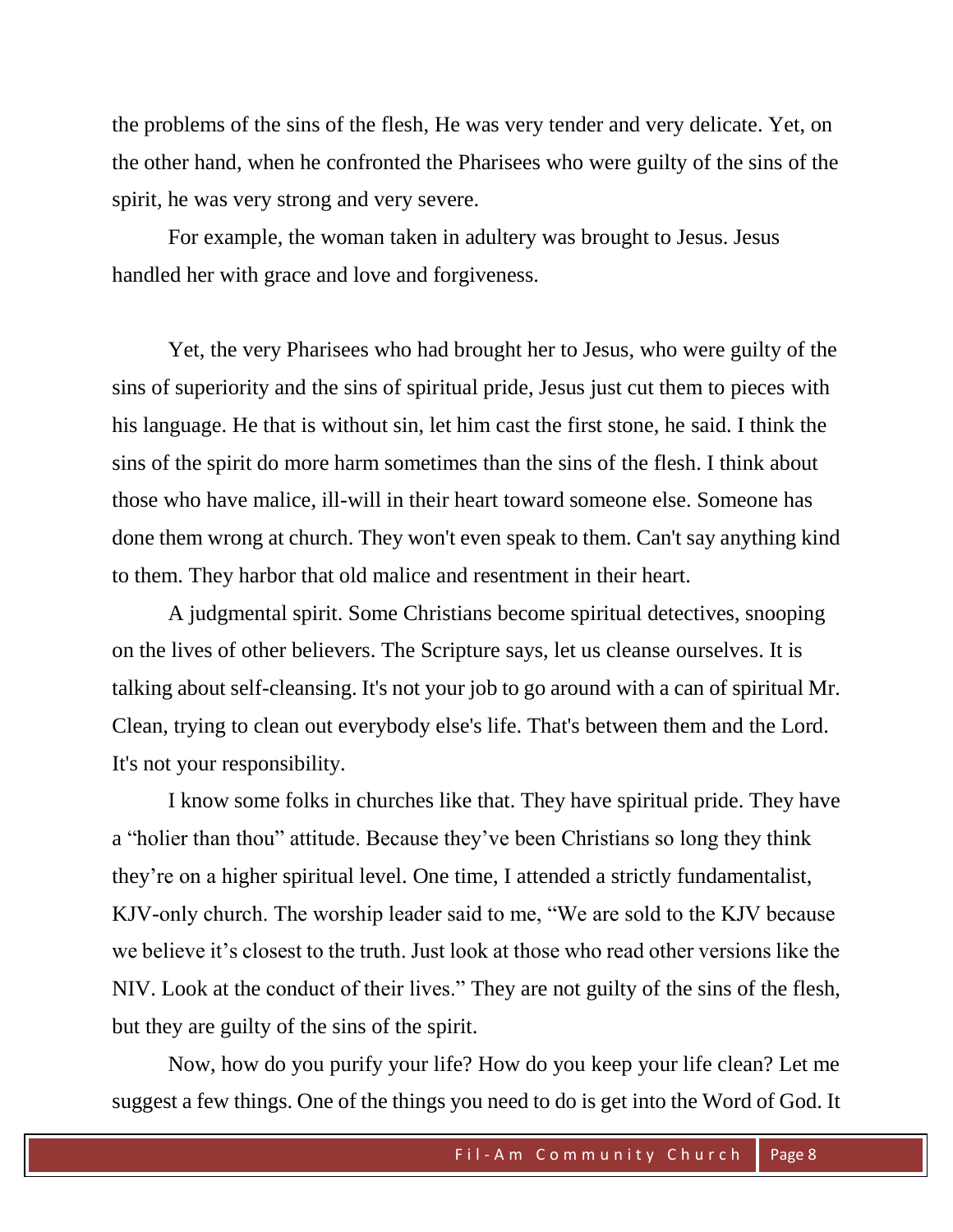is the Word that brings conviction concerning sin. 1 John 1:10 says, *"If we claim we have not sinned, we make him out to be a liar and his word is not in us."* It is the Word of God that brings conviction of sin. It is the Word of God that turns the spotlight on your heart. That's why you need to be in God's Word every day. The Bible says pure religion and undefiled before God and the Father is among other things to keep himself unspotted from this world.

We are living in a very muddy world. You cannot walk in our kind of world and not get some of the mud of the world on you. So, there is that constant process of going to the Scriptures and seeing the way it really is. It's not a once and for all thing. The Bible does not teach eradication of the sins of your life. The Bible does not teach sinless perfection in this life.

It's like cleaning the house. You'll go in there one day and say, "This house sure is dirty." You'll get the mop out and mop the floor. You will have it shining and looking so good. Then you'll go in there with a dust rag and dust, dust, dust. You'll spray and shine, shine, shine. You'll work real hard and spend a whole morning and you will have that house looking spick and span and shining. You'll say, boy, I'm glad that's done. I've got my house clean. I'm through with this housecleaning business. But you aren't. About a week later you are going to walk by that table and rub your finger and say, oh, it's dusty again. Housecleaning is a constant process because you are constantly dealing with dirt.

It's the same way in the Christian life. That's why you need to be in God's Word every day - to see if any of the dirt of this old world has got on your life. As the Word convicts you, you can come to God and you confess it. You say, "Lord, I'm so sorry. This is wrong in my life and I never realized it was wrong until I saw in the Scriptures that it was wrong. So, you confess, you agree with God about your sin. You call it what God calls it. The reason people don't cleanse sin from their lives is they don't want to call it what God calls it. When you start calling sin what God calls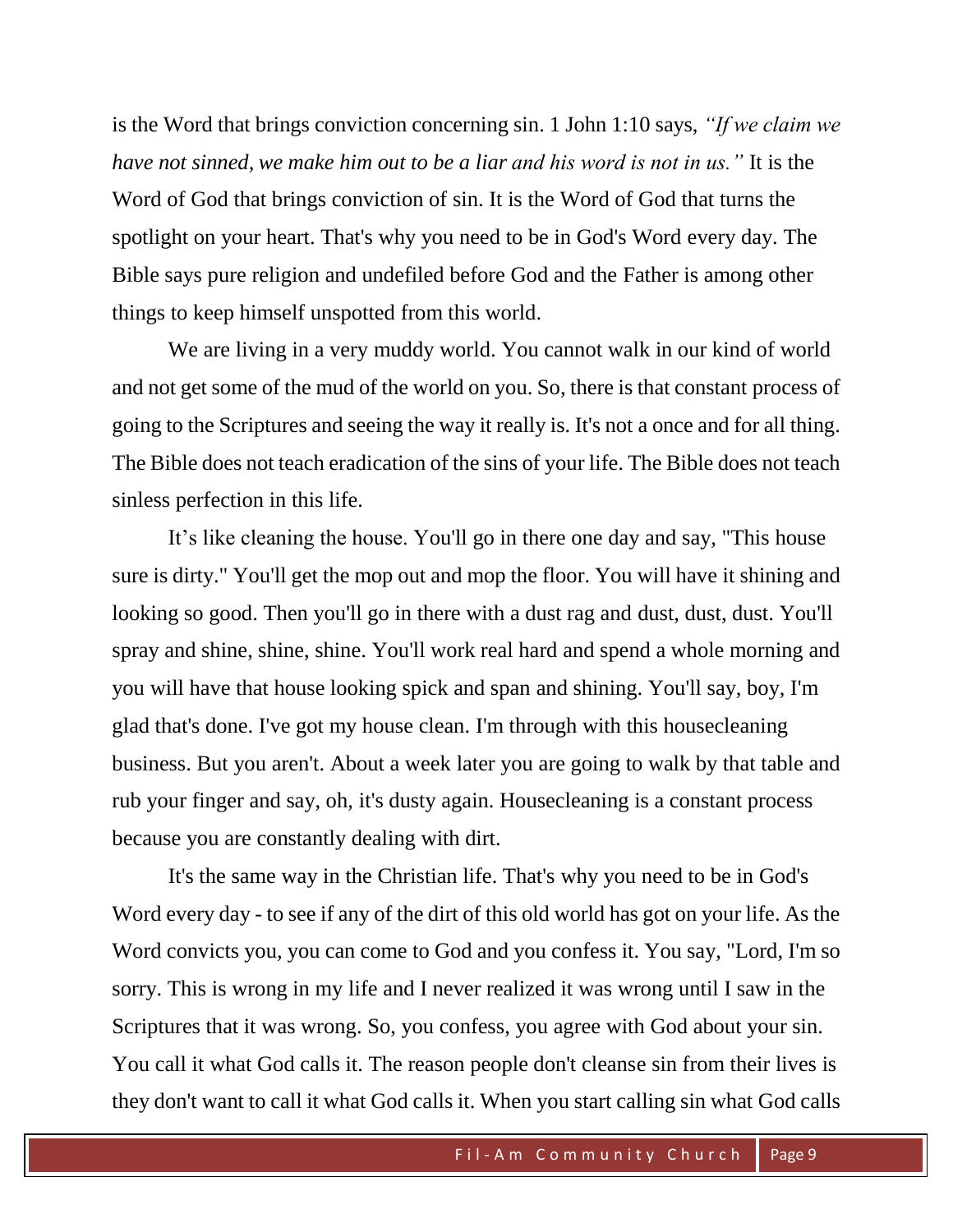it, you'll start seeing sin the way God sees it and then you'll be ready to get sin cleaned out of your life. Let us cleanse ourselves. How do you get yourself clean? You get yourself clean just exactly the way I get my suits cleaned. I wear my suits and they look pretty good. One day I look and see just a little dirt spot there. Then I look on the trousers and see dirt I didn't realize was there. I realize this thing is dirty. I have to get my suit cleaned. So, I carry my suit to a dry cleaner.

A couple of days later I pick it up. I take it home. I say, "I cleaned my suit." What do I mean? I didn't actually clean it. I took it to someone who could clean it. That's what 1 John 1:9 is all about. *"If we confess our sins - that's our part – we take them to the cleaners. He is faithful and just and will forgive us our sins and purify us from all unrighteousness."*

You need to take your soul to the spiritual drycleaner everyday of your life. You ought not live a day with any known, conscious, unconfessed sin in your life. Separation from sin. That's the first part of what it means to live a sanctified life. The second part is

## II. Consecration to Christ

This is the other side of the same coin. One side says, "Separate". The other side says, "Consecrate." You see, if you know only one side, then you're no better than the Pharisee who deals only with what you ought not to do. You become legalistic. You are defining the Christian life on the basis of the things you don't do.

Think with me now. What's the difference between a Christian and a fence post? You say, "A Christian is somebody who doesn't drink." Neither does a fence post. So that won't do it. A Christian is somebody who doesn't do drugs. A fence post doesn't do drugs. I have never seen a fence post stoned. A Christian is somebody who doesn't run around and commit adultery. A fence post doesn't. In fact, it can't run around. What's the difference between a Christian and a fence post?

It's not what the Christian doesn't do, it's the thing the Christian does. It's the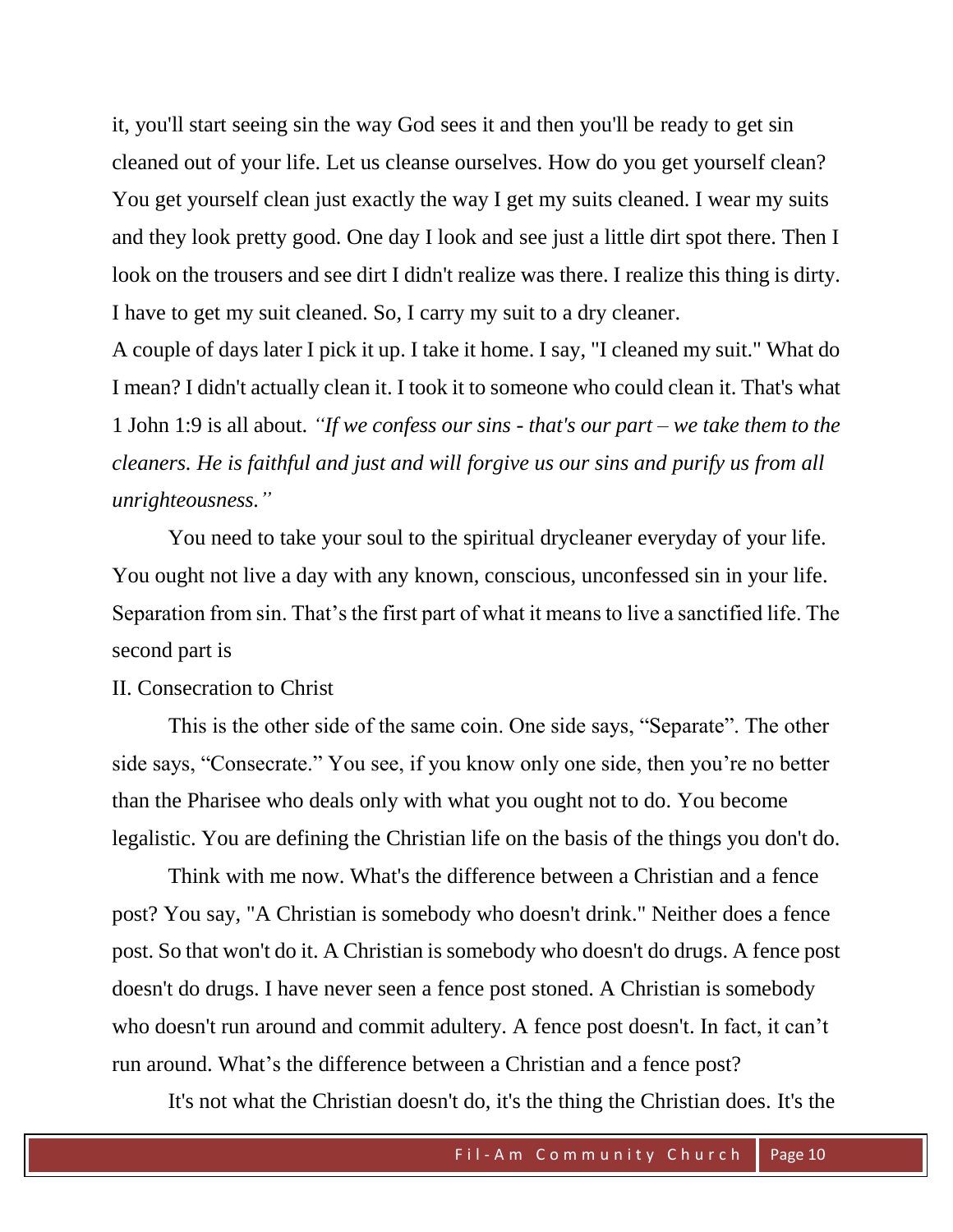thing the Christian is, that makes him different from a fence post. He has life, a fence post doesn't. He reads the Word. A fence post can't. He witnesses for Jesus. The fence post doesn't witness to anybody. He loves God and his neighbor. The fence post doesn't have any feelings. So, there has to be a positive aspect to living the Christian life. Jesus told the parable of a man who got the unclean spirits out of his life.

Yet, he didn't put anything in their place and they came back with seven more spirits worse than themselves. Their condition was worse off than it was before.

There are some Christians who get saved and get some things out of their life that ought not to be. But they don't fill their lives with any positive holiness, any positive consecration. Sooner or later, because they don't fill their lives with the right kinds of things, they lapse back into the old life and they have lost their testimony.

That's what happened to me after I got saved. Because I didn't immediately get into God's Word and fellowshipped with other believers, I went back to my old ways. Those who knew me didn't think I was a Christian. Good thing God loves me and put me back on the right path.

The Bible says in 1 Peter 1:15, *"But just as he who called you is holy, so be holy in all you do".* Now, don't let that phrase, be holy, scare you. It just means moral consecration. It simply means that every day of your life you ought to be trying to live more and more like Jesus. Someone said, "We cannot be sinless in this life, but we can sin less in this life."

Consecrating yourself to Christ means dedicating yourself to him so that he can use you to bless others. You empty yourself of your old self so that he can fill you with his Holy Spirit. In this way, the life of Christ is evident in your own life. His holiness is reflected in your own life. Paul says in Galatians 2:20, *"I have been crucified with Christ and I no longer live, but Christ lives in me. The life I now live in the body, I live by faith in the Son of God, who loved me and gave himself for me."*